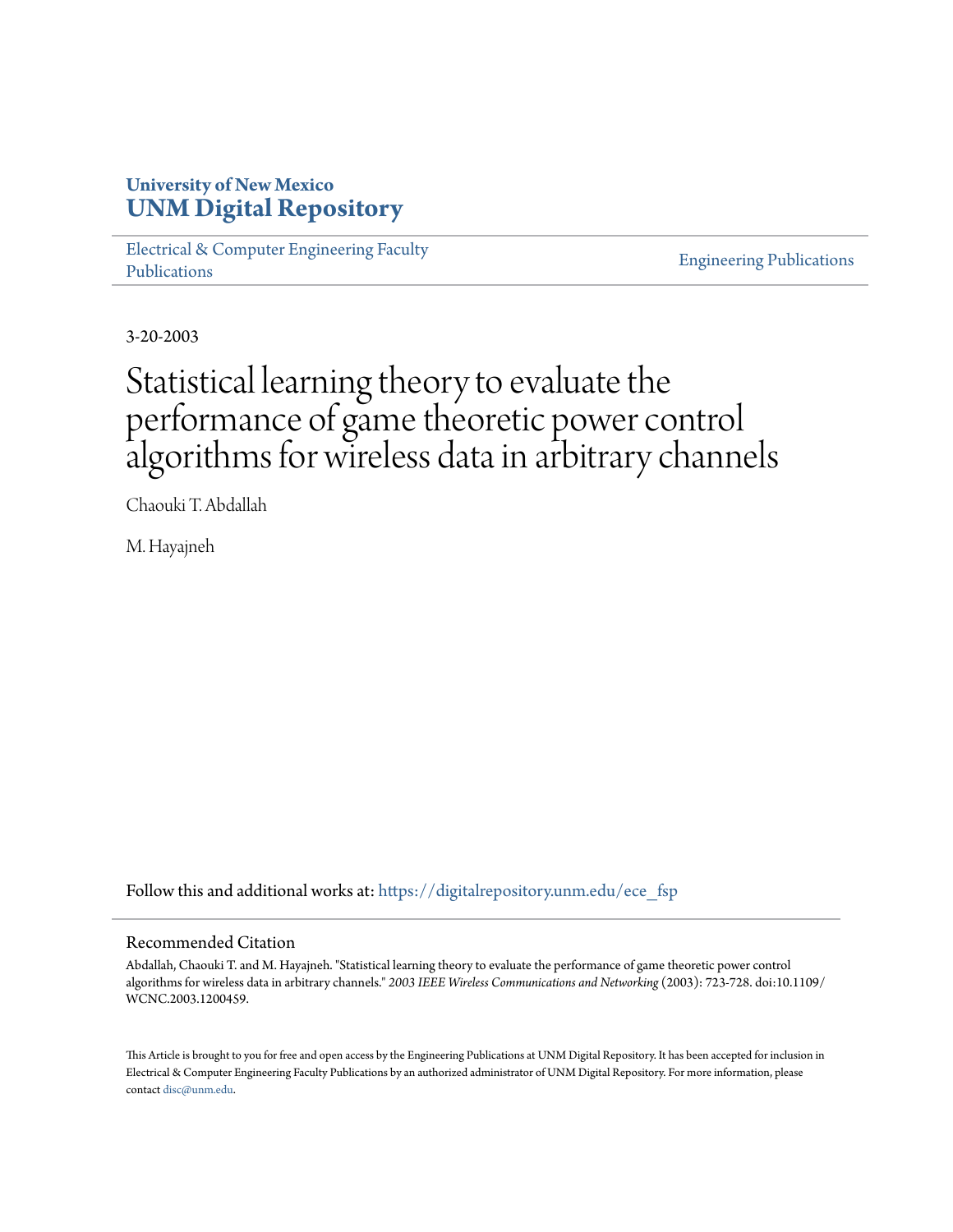# Statistical Learning Theory to Evaluate The Performance of Game Theoretic Power Control Algorithms for Wireless Data in Arbitrary Channels

M. Hayajneh & C. T. Abdallah

Dept. of Electrical & Computer Engr., Univ. of New Mexico, EECE Bldg., Albuquerque, NM 87131-1356, USA.

*{*hayajneh, chaouki*}*@ eece.unm.edu

*Abstract***—In this paper we use statistical learning theory to evaluate the performance of game theoretic power control algorithms for wireless data in arbitrary channels, i.e., no presumed channel model is required. To show the validity of statistical learning theory in this context, we studied a flat fading channel, and more specifically, we simulated the case of Rayleigh flat fading channel. With the help of a relatively small number of training samples, the results suggest the learnability of the utility function classes defined by changing the users power (adjusted parameter) for each user's utility function.**

#### I. INTRODUCTION

In game theoretic power control algorithms used in wireless code division multiple access (CDMA) cellular systems, the objective is to find the equilibrium power vector that maximizes the utility function of all users currently served in the cell [1]- [6]. The utility function quantifies the quality of service  $(QoS)$ obtained by a user in terms of the number of bits received correctly at the base station (BS) per one joule of power expanded [1]. The number of bits received correctly at the BS depends on the modulation scheme, coding, channel characteristics, etc. Unfortunately, most of the work on power control algorithms in wireless data CDMA cellular systems, has modelled the channel as an additive white Gaussian noise (AWGN) channel with deterministic channel gains [1]-[6]. Practically, the wireless data channel in CDMA cellular systems is a fading channel. In this paper we propose a *distribution-free* learning algorithm to evaluate the performance of game theoretic power control algorithms for wireless data in arbitrary channels, i.e, without prior knowledge of the channel model.

It is very important in wireless data CDMA cellular systems to have a high signal-to-interference ratio (SIR), since this will result in very low error rate, a more reliable system, and a higher channel capacity, which means that more users can be served per cell [9]. It is however also important to lower the transmit power level, because low power levels result in longer batteries life and helps alleviate the near-far problem [12]. In this paper the original work in [1] is extended by considering more realistic channels benefiting from the ideas of *distribution-free* learning

theory. To show the validity of this technique we discuss in detail the application of *distribution-free* learning theory to a noncooperative power control game (NPG) and a noncooperative power control game with pricing (NPGP) under the assumption that the channel is modelled as a flat fading channel.

The remaining of this paper is organized as follows: In section II we describe the utility function used in this paper, while in section III we present a discussion of two power control algorithms: NPG and NPGP. A brief discussion of *distribution-free* learning theory is presented in section IV. The application of *distribution-free* learning theory to NPG and NPGP under a flat fading channel model is introduced in section V. Discussion of a Rayleigh flat fading channel and simulation results are outlined in section VI. Finally, conclusions are presented in section VII.

#### II. UTILITY FUNCTION

Microeconomists use the concept of a utility function to quantify the level of satisfaction a player can get by choosing an action from its strategy profile given the other players' actions. A utility function is chosen in such a way that puts all the elements of the game taking place between self-interested players in their most desired order. A formal definition of a utility function is available from [8].

**Definition 1:** *Let A represent the set of all action sets that a player can choose, then the function u that evaluates numerically the elements of A such that*  $u : A \rightarrow \mathbb{R}$  *is called a utility function if for all*  $a, b \in A$ *, a player chooses the action set*  $a$ *rather than b if and only if*  $u(a) \geq u(b)$ *.* 

It is known that in a cellular CDMA system there are a number of users sharing a spectrum and the air interface as common radio resources. Henceforth, each user's transmission adds to the interference of all users at the receiver (BS). The objective of each user is to achieve a high quality of reception at the BS, i.e., a high SIR, by using the minimum possible amount of power to extend the battery's life. Suppose we have a single-cell system with *N* users, where each user transmits packets of *M* total bits with *L* information bits and with power *p* Watts per bit. The rate of transmission is *R* bits/sec for all users. Let  $P_c(\gamma)$  represents the probability of correct reception of all bits in the frame at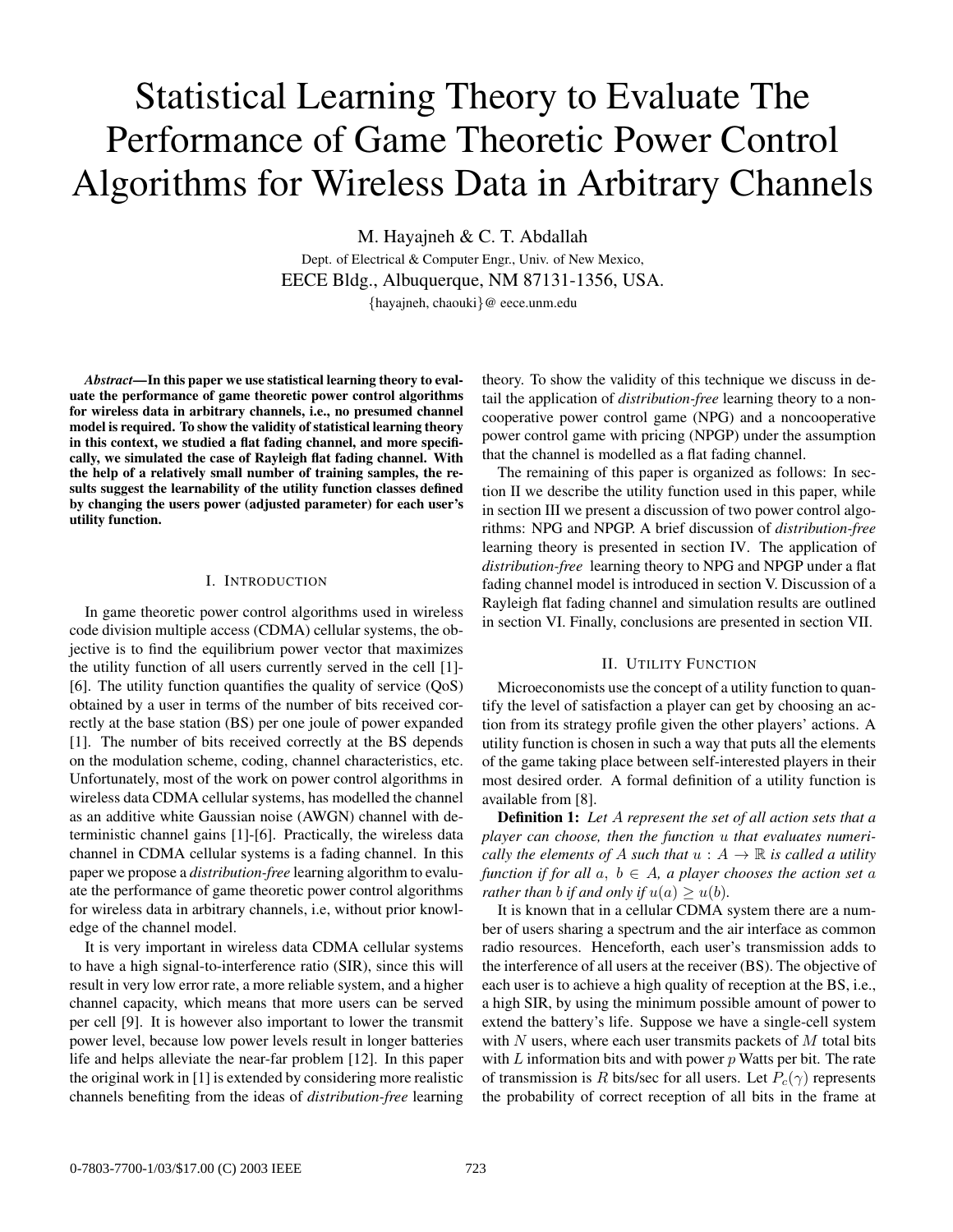the BS at a given SIR  $\gamma$ . A suitable utility function for wireless data in CDMA system is then given by (see [1] and references therein):

$$
u = \frac{LR}{Mp} P_c \tag{1}
$$

*u* thus represents the number of information bits received successfully at the BS per joule of expanded energy. With the assumption of no error correction, perfect detection, and that  $\prod_{l=1}^{M} (1 - P_e(l))^M$ , where  $\hat{P}_e(l)$  is the *l*th bit error rate (BER) each bit is experiencing independent noise, *P<sup>c</sup>* is then given as at a given SIR.

#### III. POWER CONTROL ALGORITHMS FOR WIRELESS DATA

The increase demand for handling information services within CDMA cellular systems increases the need for a new power control technology to improve the system performance, and to improve the efficiency of utilizing the shared radio resources by the different users currently served by the system. In this section, we review two power control algorithms that belong to a class of distributed asynchronous power control algorithms for wireless data: Non-cooperative power control game (NPG) and noncooperative power control game with pricing (NPGP). Both have already been studied in the literature [1]-[3] but we modify them in order to fit the fading channels that users experience in wireless data CDMA cellular systems.

#### *A. NPG*

Let  $\mathcal{N} = \{1, 2, ..., N\}$  represent the index set of the users currently served in the cell and  $\{P_j\}_{j \in \mathcal{N}}$  represents the set of strategy spaces of all users in the cell. Let  $G = [\mathcal{N}, \{P_j\}, \{u_j(.)\}]$ denote a noncooperative game, where each user chooses its power level from a convex set  $P_j = [p_{j - min}, p_{j - max}]$  and where *p<sup>j</sup>−min* and *p<sup>j</sup>−max* are the minimum and the maximum power levels in the *j*th user strategy space, respectively. With the assumption that the power vector  $p = [p_1, p_2, ..., p_N]$  is the result of NPG, the utility of user  $j$  is given as [1]:

$$
u_j(\mathbf{p}) = u_j(p_j, \mathbf{p}_{-j})
$$
\n(2)

where  $p_j$  is the power transmitted by user *j*, and  $p_{-j}$  is the vector of powers transmitted by all other users. The right side of (2) emphasizes the fact that user *j* can just control his own power and this will have great importance as we will see in section IV. We can rewrite (1) for user *j* as:

$$
u_j(p_j, \mathbf{p}_{-j}) = \frac{LR}{Mp_j} P_c(\gamma_j)
$$
 (3)

The formal expression for the NPG is given in [1] as:

$$
\text{NPG}: \quad \max_{p_j \in \mathbf{P}_j} u_j(p_j, \mathbf{p}_j), \text{ for all } j \in \mathcal{N} \tag{4}
$$

This game will continue to produce power vectors until it converges to a point where all users are satisfied with the utility level they obtained. This operating point is called Nash equilibrium point of NPG.

#### *B. Nash Equilibrium in NPG*

The resulting power vector of NPG is called a Nash equilibrium power vector.

**Definition 2:** [1] A power vector  $p = [p_1, p_2, ..., p_N]$  is a *Nash equilibrium of the* NPG defined above *if for every j ∈*  $\mathcal{N}, u_j(p_j, p_{-j}) \geq u_j(p'_j, p_{-j})$  for all  $p'_j \in P_j$ .

One interpretation of Nash equilibrium is that no user can increase its utility by changing its power level unilaterally. Sometimes, a user may find different values of transmit power levels from its strategy space that give the user similar values of the utility function for given power levels of the other users. For this reason, the best response correspondence  $r_j(p_{-i})$  was introduced [1]. It assigns to each  $p_{-j}$  ∈  $P_{-j}$  the set

$$
r_j(\mathbf{p}_{-j}) = \left\{ p_j \in \mathbf{P}_j : u_j(p_j, \mathbf{p}_{-j}) \ge u_j(p'_j, \mathbf{p}_{-j}) \right\}
$$
  
for all  $p'_j \in \mathbf{P}_j$  (5)

In light of this correspondence one can announce the power vector  $p = [p_1, p_2, ..., p_N]$  as a Nash equilibrium power vector if and only if  $p_j \in r_j(p_{-j})$  for all  $j \in \mathcal{N}$ .

If we multiply the power vector p by a constant  $0 < \beta < 1$  we may get higher utilities for all users. This means that the Nash equilibrium is not efficient, that is, the resulting p is not the most desired social operating point. To obtain a Pareto dominant over pure NPG, NPGP was proposed in [1].

#### *C. NPGP*

In NPGP, each user's utility is the difference between its utility function defined under NPG and a pricing function. This allows us to use the system resources more efficiently, since each user is aware of the cost he/she incurs for aggressive use of the resources and of the harm he/she causes other users in the cell [1]. The pricing function discussed here is a linear pricing function, i.e., it is a pricing factor multiplied by the transmit power. This pricing factor is announced by the BS to the users currently in the cell in order to impose a Nash equilibrium that improves the sum of all utilities in the cell at lower power levels compared to the pure NPG [1]-[3]. In other words, the resulting power vector of NPGP is Pareto dominant [1] compared to the resulting power vector of NPG, but still not Pareto optimal in the sense that we can multiply the resulting power vector of NPGP by a constant  $0 < \beta < 1$  to obtain higher utilities for all users. Let us denote the *N*-player noncooperative power control game with pricing (NPGP) by  $G_c = [\mathcal{N}, {\{P_j\}}, {u_j^c(.)\}],$  where the utilities are given as [1]:

$$
u_j^c(\mathbf{p}) = u_j(\mathbf{p}) - c \ p_j \text{ for all } j \in \mathcal{N} \tag{6}
$$

Where *c* is a positive scalar, chosen to get the best possible improvement in the performance. Therefore, NPGP with linear pricing function can be expressed as:

$$
\text{NPGP}: \max_{p_j \in \mathbf{P}_j} \{ u_j(\mathbf{p}) - c \ p_j \} \text{ for all } j \in \mathcal{N} \tag{7}
$$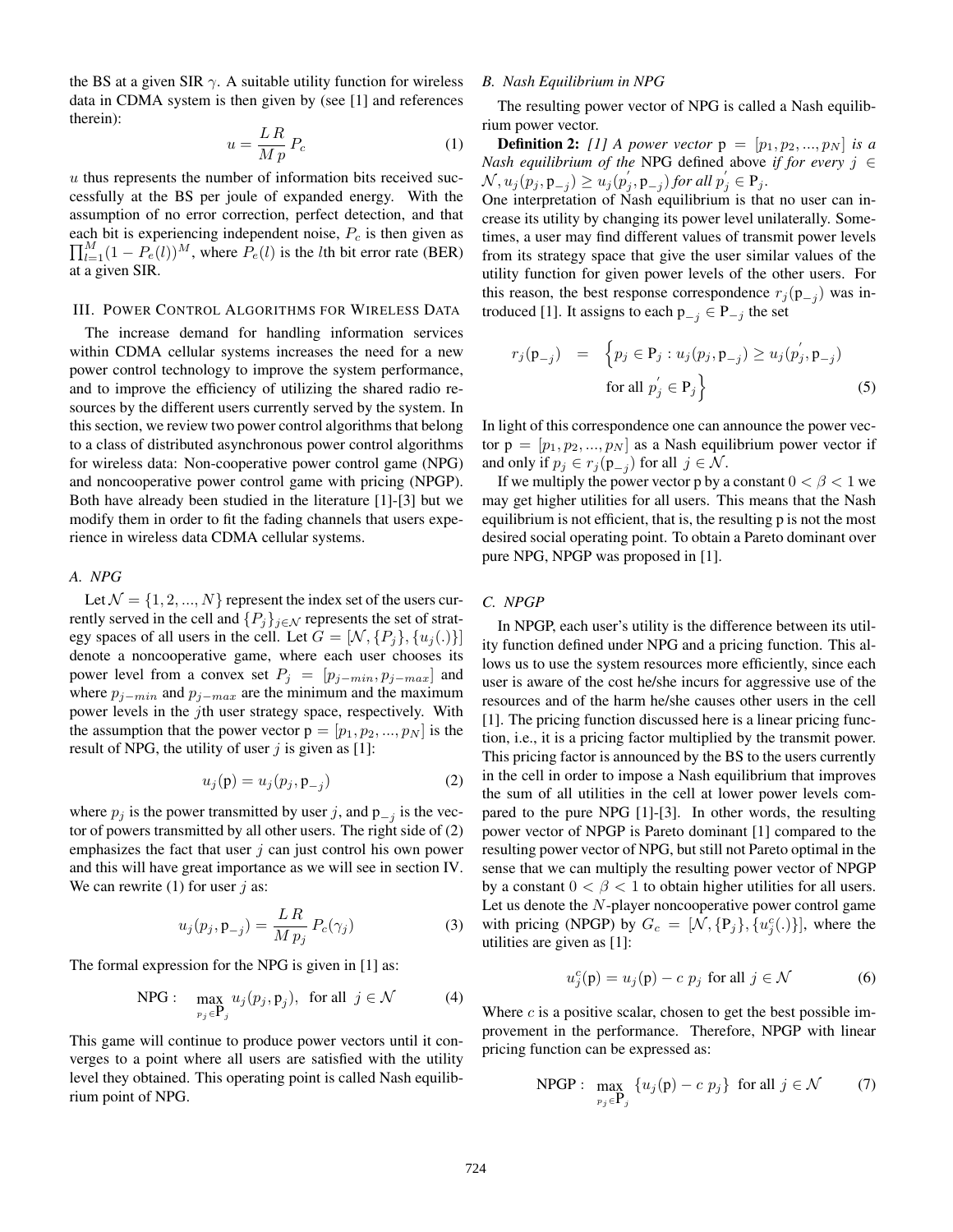The question then becomes: does NPGP have a Nash equilibrium operating point similar to NPG?. In fact, the existence of Nash equilibria for NPG can be proved using analytical techniques because  $u_j(p)$  is a quasiconcave utility function [1]. However, the utility function of NPGP  $(u_j^c(p))$  is no longer quasiconcave which invalidates the analytical techniques used to prove the Nash existence for NPG. Fortunately, NPGP is a supermodular game [10] which has a Nash equilibria set  $E_c = [\mathbf{p}_s(c), \mathbf{p}_l(c)]$ , where  $\mathbf{p}_s(c)$  and  $\mathbf{p}_l(c)$  are the smallest and the largest power vectors associated with pricing factor *c*, respectively [1]. More details about supermodular games and proofs are found in [1]. It should be noted here that for supermodular games  $\frac{\partial^2 P_c(\gamma)}{\partial^2 \gamma} \geq 0$  must hold to guarantee the existence of a Nash equilibria set  $(E_c)$ . Suppose  $\frac{\partial^2 P_c(\gamma)}{\partial^2 \gamma} = 0$ holds at  $\gamma = \gamma^*$ . The effect of this condition is that the strategy space  $(P_j \forall j \in \mathcal{N})$  must be modified to  $\hat{P_j} = [\tilde{p}_j, p_{j-max}]$ where  $\tilde{p}_j$  leads to an SIR greater than  $\gamma^*$  for the *j*th user. Consider the asynchronous power control algorithm proposed in [1], which generates a sequence of power vectors that converges to the lowest power vector  $p_s(c)$  in  $E_c$ . Assume user *j* updates its power level at time instances that belong to a set  $T_j$ , where  $T_j = \{t_{j1}, t_{j2}, ...\}$ , with  $t_{j_k} < t_{j_{k+1}}$  and  $t_{j_0} = 0$  for all  $j \in \mathcal{N}$ . Let  $T = \{t_1, t_2, ...\}$  where  $T = T_1 \cup T_2 \cup ... \cup T_N$ with  $t_k < t_{k+1}$  and define p to be the smallest power vector in the modified strategy space  $\overline{P}$ . We then use the following algorithm to find a Nash equilibrium point of NPG  $(c = 0)$  and of NPGP  $(c \neq 0)$ .

**Algorithm 1:** *[1] Consider NPGP as given in (7) and generate a sequence of power vectors as follows:*

- 1) *Set the power vector at time*  $t = 0$ *:*  $p(0) = p$ *, let*  $k = 1$
- 2) *For all*  $j \in \mathcal{N}$ *, such that*  $t_k \in T_j$ *:* 
	- a) *Given*  $p(t_{k-1})$ *, calculate*  $r_i(t_k)$  =  $arg$ *max*  $p_j ∈ \hat{P}_j$ *uc <sup>j</sup>* (*p<sup>j</sup> , <sup>p</sup>−<sup>j</sup>* (*t<sup>k</sup>−*1))
	- b) Let the transmit power  $p_j(t_k) = min(r_j(t_k))$
- 3) *If*  $p(t_k) = p(t_{k-1})$  *stop and declare the Nash equilibrium power vector as*  $p(t_k)$ *, else let*  $k := k + 1$  *and go to 2.*

The following algorithm is to find the best pricing factor *c*:

- **Algorithm 2:** 1) *Set*  $c = 0$  *and announce*  $c$  *to all users currently in the cell.*
- 2) *Use Algorithm1 to obtain*  $u_j^c$  *for all*  $j \in \mathcal{N}$  *at equilibrium.*
- 3) *Increment*  $c := c + \Delta c$ *,*  $\Delta c$  *is a positive constant, and announce c to all users, and then go to 2.*
- 4) *If u<sup>c</sup>*+∆*<sup>c</sup> <sup>j</sup> <sup>≥</sup> <sup>u</sup><sup>c</sup> <sup>j</sup> for all j ∈ N go to 3, else stop and declare the best c.*

In the next section we present a brief discussion of distributionfree learning theory, where we focus on the learnability of the utility function class, depending on learning samples received at the BS.

#### IV. DISTRIBUTION-FREE LEARNING

Distribution-free learning theory enables us to evaluate the performance of a game theoretic power control algorithms for wireless data without the need to know the channel model a priory. Of course, this only can be done under the condition that the utility function class is learnable. Learnability of the utility function class highly dependent on the channel model as will be apparent shortly.

If a function (concept) class has a finite *P*-dimension ( VCdimension), then such function (concept) class is said to be a distribution-free learnable [13], that is we can learn the target function (concept) using the learning samples drawn according to an unknown probability measure. The learning problem under study is as follows: assume  $(X, S)$  is a given measurable space ( $S$  is  $\sigma$ -algebra of subsets of X), and  $U$  (utility function class) is a family of measurable functions such that  $u: X \to [0, 1]$   $\forall u \in \mathcal{U}$ . It should be noted here that the interval [0, 1] does not necessarily mean that the function  $u \in [0, 1]$ , but rather that it is bounded [14]. Suppose  $P$  represents the set of all probability measures on  $(X, S)$ . For a given function  $u \in \mathcal{U}$ , a probability measure  $P \in \mathcal{P}$ , and a learning multisample  $\mathbf{x} = [x_1, x_2, ..., x_n] \in X^n$ . Then the average utility function *U* is given by:

$$
U := E_P(u)
$$
  
 :=  $\int_X u(x)dP(x)$  (8)

while the empirical utility function *Uemp* is given by:

$$
U_{emp} := n^{-1} \sum_{l=1}^{n} u(\mathbf{x}_l)
$$
 (9)

For  $\epsilon > 0$ , define  $\delta(n, \epsilon, P)$  as follows [13]:

$$
\delta(n, \epsilon, P) := P^n \left\{ \mathbf{x} \in X^n : \sup_{u \in \mathcal{U}} |U_{emp} - U| > \epsilon \right\} \tag{10}
$$

where  $P^n$  denotes the *n*-manifold probability measure on  $X^n$ , and define

$$
\delta_{opt}(\epsilon, n) := \sup_{P \in \mathcal{P}} \delta(n, \epsilon, P)
$$

The family of function classes *U* has the property of *distribution-free uniform convergence of empirical means* if  $\delta_{opt}(n, \epsilon) \rightarrow 0$  as  $n \rightarrow \infty$  for each  $\epsilon > 0$  [13]. Which is a result of the following theorem stated without proof, which may be found in [13].

**Theorem 1:** *[13] Suppose the family U has a finite Pdimension with value equal to d. Consider*  $0 < \epsilon <$  $e/(2\log_2 e) \approx 0.94$ *. Then* 

$$
\delta_{opt}(n,\epsilon) \le 8 \left( \frac{16e}{\epsilon} \ln \frac{16e}{\epsilon} \right)^d \exp(-n\epsilon^2/32) \ \ \forall n
$$

*Therefore U has the property of distribution-free uniform convergence of empirical means.*

One can see from the above theorem that the learnability of *U* is highly dependent on the P-dimension (*d*) for a given accuracy  $(\epsilon)$ , where a large value of *d* could lead to a prohibitive sample complexity (*n*) to achieve the accuracy with confidence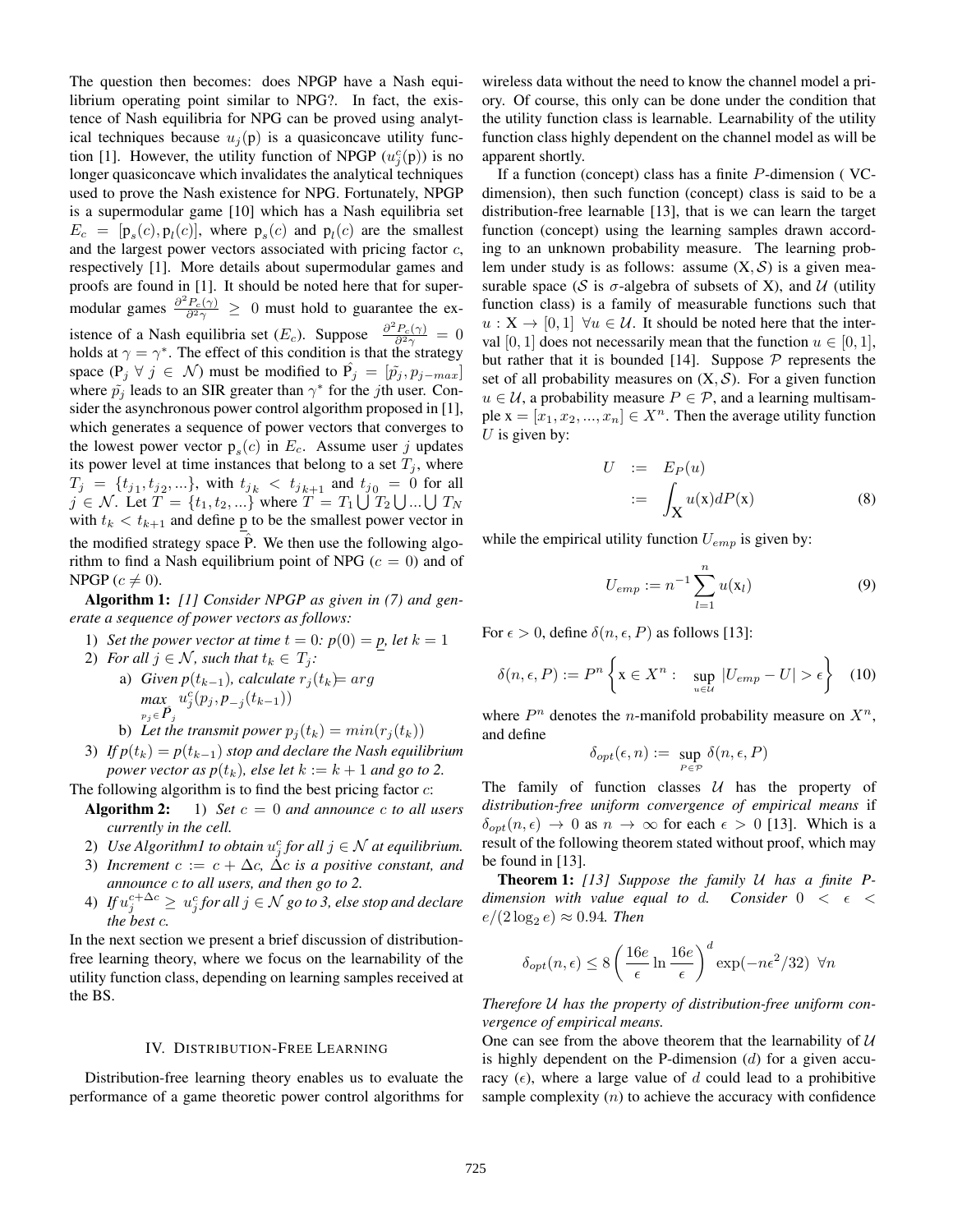$\delta_{opt}(n, \epsilon)$ . In the next section we study the learnability of the utility function class defined under NPG and NPGP by evaluating the P-dimension with the assumption that the channel is modelled as a flat fading channel.

### V. APPLICATION TO NPG AND NPGP IN A FLAT FADING **CHANNEL**

In this section we apply *distribution-free learning* theory where the channel is modelled as a flat fading channel. Using this model, the SIR  $(\gamma_i)$  of the *i*th user is given by [11]:

$$
\gamma_i = \frac{W}{R} \frac{p_i h_i \alpha_i^2}{\sum_{k \neq i}^N p_k h_k \alpha_k^2 + \sigma^2}
$$
(11)

where *W* is the spread-spectrum bandwidth, *R* is the data rate (bits/sec),  $p_k$  is the transmitted power (the adjusted parameter) of the *k*th user, *h<sup>k</sup>* is the path gain between the BS and the *k*th user,  $\sigma^2$  is the variance of the AWGN channel, and  $\alpha_k$  is a flat fading coefficient of the path between the BS and *k*th user. For both NPG and NPGP, it is assumed that each user knows the background noise and the interference from other users at each time instance he updates his transmit power level. This allows the user to adjust his own parameter (power) to obtain the maximum possible utility function. This then enables us to write (11) in the form:

$$
\gamma_i = C_{\gamma_i} p_i \alpha_i^2,\tag{12}
$$

where

$$
C_{\gamma_i} = \frac{W}{R} \frac{h_i}{\sum_{k \neq i}^N p_k h_k \alpha_k^2 + \sigma^2}
$$

A simple interpretation of (12) is that the interference and the background noise are considered constant at each time instance the user adjusts its power (see algorithm 1). Suppose that each user is using noncoherent binary shift keying (BFSK) to transmit each data bit, i.e,  $P_e = \frac{1}{2} e^{-\gamma/2}$ . The channel is assumed to be a slow flat fading channel, in other words, the fading coefficient  $\alpha_i$  is constant for each frame time interval. This enables us to write  $P_c(\gamma_i) = (1 - P_e(\gamma_i))^M$ . So, we can rewrite (1) for the *i*th user in the following form:

$$
u_i = \frac{L \ R}{M \ p_i} \ (1 - e^{-\gamma_i/2})^M \tag{13}
$$

Where  $P_e$  was replaced by  $2P_e$  to give the utility function  $(u_i)$ this property:  $u_i \rightarrow 0$  as  $p_i \rightarrow 0$  and  $u_i \rightarrow 0$  as  $p_i \rightarrow \infty$ [1]. Let us split up the *i*th utility function into the following functions  $\forall i \in \mathcal{N}$ :

$$
f_1 = 1 - e^{-\gamma_i/2},\tag{14}
$$

$$
f_2 = f_1^M,\tag{15}
$$

$$
f_3 = \frac{1}{p_i},\tag{16}
$$

and finally

$$
f_4 = \frac{f_2}{f_3} \tag{17}
$$

Notice that  $u_i = \frac{LR}{M_i} f_4$ . Now, we need to find the first-order partial derivative of  $\{f_k\}$  with respect to  $p_i$  and  $\alpha_i$  in order to show the learnability of  $u_i$  in (13).

$$
\frac{\partial f_1}{\partial \alpha_i} = \frac{\partial f_1}{\partial \gamma_i} \frac{\partial \gamma_i}{\partial \alpha_i} \n= (-f_1 + 1)(C_{\gamma_i} p_i \alpha_i)
$$
\n(18)

$$
\frac{\partial f_1}{\partial p_i} = \frac{\partial f_1}{\partial \gamma_i} \frac{\partial \gamma_i}{\partial p_i}
$$
  
=  $(-\frac{1}{2}f_1 + \frac{1}{2})(C_{\gamma_i} \alpha_i^2)$  (19)

$$
\frac{\partial f_2}{\partial \alpha_i} = \frac{\partial f_2}{\partial f_1} \frac{\partial f_1}{\partial \alpha_i}
$$
  
=  $M f_1^{M-1} (-f_1 + 1)(C_{\gamma_i} p_i \alpha_i)$  (20)

$$
\frac{\partial f_2}{\partial p_i} = \frac{\partial f_2}{\partial f_1} \frac{\partial f_1}{\partial p_i}
$$
  
=  $M f_1^{M-1} (-\frac{1}{2} f_1 + \frac{1}{2}) (C_{\gamma_i} \alpha_i^2)$  (21)

$$
\frac{\partial f_3}{\partial \alpha_i} = 0 \tag{22}
$$

$$
\frac{\partial f_3}{\partial p_i} = -f_3^2 \tag{23}
$$

$$
\frac{\partial f_4}{\partial \alpha_i} = \frac{f_3 \frac{\partial f_2}{\partial \alpha_i} - f_2 \frac{\partial f_3}{\partial \alpha_i}}{f_3^2}
$$
  
=  $M f_1^{M-1} (-f_1 + 1)(C_{\gamma_i} p_i^2 \alpha_i)$  (24)

$$
\frac{\partial f_4}{\partial p_i} = \frac{f_3 \frac{\partial f_2}{\partial p_i} - f_2 \frac{\partial f_3}{\partial p_i}}{f_3^2} \n= M f_1^{M-1} \left(-\frac{1}{2} f_1 + \frac{1}{2}\right) \n\times (2C_{\gamma_i} p_i \alpha_i^2 + p_i^2 f_2 f_3^2)
$$
\n(25)

As we can see from the above first-order partial derivatives that  $f_1, f_2, f_3, f_4$  are a Pfaffian chain of length  $q = 4$  and of degree at most  $D = 3$  in  $\alpha_i$  and  $p_i$ . The importance of this observation is in the following result ([13], Theorem 10.8):

$$
d \le 2l(l(q+1)^2/2 + \log_2 d + (2(q+1) + 1)\log_2 l + (q+2)\log_2(2(d+D)) + \log_2(2e))
$$
 (26)

Where  $d$  is the  $P$ -dimension of the function class  $U$ ,  $l$  is the number of adjustable parameters of each user (in the case under study the parameters are  $p_i$  and  $C_{\gamma_i}$ , that is  $l = 2$ ). Substituting the numerical values of *D*, *q*, and *l*, we get  $d \le 247$ . These results can be extended to NPGP in a straight forward lending to get the same values of *D*, *q* and *l*. Henceforth, utility function classes defined under NPG and under NPGP have the same upper bound on the *P*-dimension.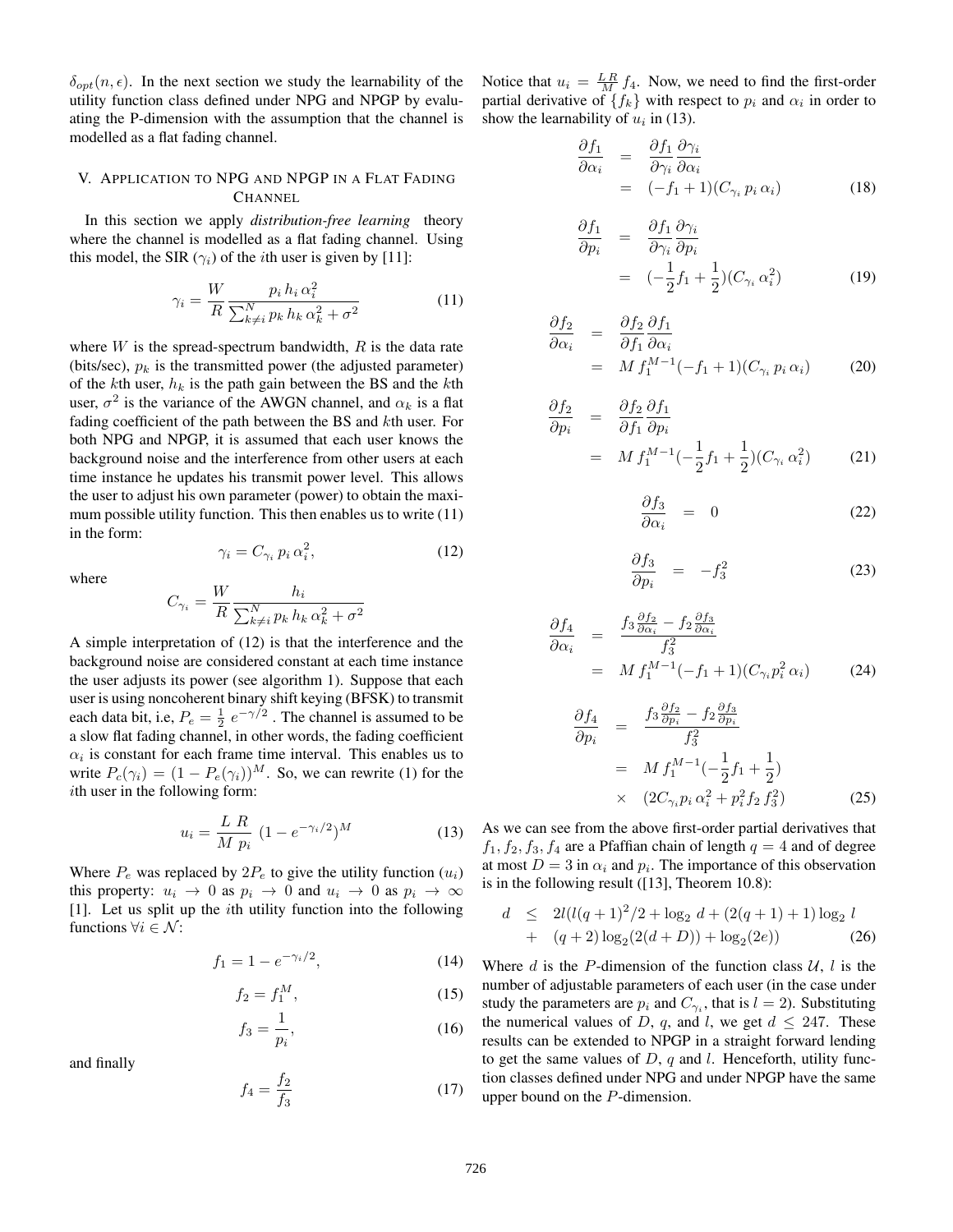#### VI. DISCUSSION OF RAYLEIGH FLAT FADING CHANNEL AND SIMULATION RESULTS

As a specific case of flat-fading channel model we present results for the case where  $\alpha_i$  is modelled as a Rayleigh random variable with a probability distribution given by:

$$
p(\alpha_i) = \frac{\alpha_i}{\sigma_r^2} \exp(-\alpha_i^2/2\sigma_r^2), \quad i = 1, 2, ..., N \qquad (27)
$$

Where  $\sigma_r^2 = E\{\alpha_i^2\}/2$  is the measure of the spread of the distribution. In the following calculations it was assumed that  $\sigma_r^2 = 1/2$ . For simplicity let us express the interference from all other users as *xi*, i.e.

$$
x_i = \sum_{k \neq i}^{N} p_k h_k \alpha_k^2 \tag{28}
$$

therefore (11) can be written as:

$$
\gamma_i = \frac{W}{R} \frac{p_i h_i}{x_i + \sigma^2} \alpha_i^2
$$
  
=  $\gamma_i' \alpha_i^2$  (29)

In this context (13) should be written as:

$$
u_i(p/\gamma_i, x_i) = \frac{L \, R}{M \, p_i} \, (1 - e^{-\gamma_i/2})^M \tag{30}
$$

Using (29) and (27) the distribution of  $\gamma_i$  for fixed  $x_i$  is given as:

$$
p(\gamma_i/x_i) = \frac{1}{\gamma_i'} \exp(-\frac{\gamma_i}{\gamma_i'})
$$
\n(31)

and  $u_i(p/x_i)$  is given by:

$$
u_i(\mathbf{p}/x_i) = \int_0^\infty u_i(\mathbf{p}/\gamma_i, x_i) p(\gamma_i/x_i) d\gamma_i
$$
  
\n
$$
= \int_0^\infty \frac{L \, R}{M \, p_i} (1 - e^{-\gamma_i/2})^M \, \frac{1}{\gamma_i} \exp(-\frac{\gamma_i}{\gamma_i}) d\gamma_i
$$
  
\n
$$
= \frac{L \, R}{M \, p_i \, \gamma_i} \sum_{k=0}^M (-1)^k {M \choose k}
$$
  
\n
$$
\times \int_0^\infty \exp\left(-(\frac{k}{2} + \frac{1}{\gamma_i}) \, \gamma_i\right) d\gamma_i
$$
  
\n
$$
= \frac{L \, R}{M \, p_i} \sum_{k=0}^M {M \choose k} \frac{2 \, (-1)^k}{k \, \gamma_i' + 2} \tag{32}
$$

For high SIR ( $\gamma_i' \gg 1$ ) (32) can be approximated by

$$
u(\mathbf{p}/x_i) \approx \frac{L \ R}{M \ p_i} \left( 1 + \frac{1}{\gamma_i} \sum_{k=1}^{M} {M \choose k} \ \frac{2 \ (-1)^k}{k} \right) \tag{33}
$$

To complete the derivation of average utility function of the *i*th user  $U_i(p)$ , we only need to find the expectation of (33) with respect to  $x_i$ . Since  $\alpha_i$  is Rayleigh distributed random variable, then  $\alpha_i^2$  is exponentially distributed with mean equal to 1. Therefore,  $\mu_{x_i}$  the mean of  $x_i$  is given as:

$$
\mu_{x_i} = E\{x_i\} = E\left\{\sum_{k \neq i}^N \alpha_k^2 p_k h_k\right\}
$$

$$
= \sum_{k \neq i}^N p_k h_k E\{\alpha_k^2\}
$$

$$
= \sum_{k \neq i}^N p_k h_k
$$
(34)

Henceforth, the average utility function of the *i*th user is given by:

$$
U_i(\mathbf{p}) = \frac{L \, R}{M \, p_i} \left( 1 + \frac{1}{\overline{\gamma_i}} \sum_{k=1}^M \binom{M}{k} \, \frac{2 \, (-1)^k}{k} \right) \tag{35}
$$

where  $\overline{\gamma_i}$  is the average SIR given by:

$$
\overline{\gamma_i} = \frac{W}{R} \frac{p_i h_i}{\sum_{k \neq i}^N p_k h_k + \sigma^2}
$$
(36)

While the empirical value of the utility function  $U_{emp_i}$  is given by:

$$
U_{emp_i} = n^{-1} \sum_{l=1}^{n} u_i(\check{\alpha}_l),
$$
 (37)

where  $\check{\alpha} = [\alpha_1, \alpha_2, ..., \alpha_N]$ . The system studied is a singlecell with 9 stationary users  $(N = 9)$  using the same data rate *R* and the same modulation scheme, noncoherent BFSK. The system parameters used in this study are given in Table I. The distances between the 9 users and the BS are  $d =$ [310*,* 460*,* 570*,* 660*,* 740*,* 810*,* 880*,* 940*,* 1000]. The path attenuation between user  $j$  and the BS using the simple path loss model [12] is  $h_j = 0.097/d_j^4$ . Using (26) and theorem 1 with accuracy  $\epsilon = 0.94$  and confidence  $1 - \delta_{opt}(\epsilon, n) \approx 0.99$  (see theorem 1 for the definition of  $\delta_{opt}(\epsilon, n)$ ) the sample complexity required was  $n \leq 47000$ .

Fig.1 and Fig.2 show, respectively, the equilibrium utilities and the equilibrium powers (o) obtained by NPG using the average utility function in (35) compared to the empirical values obtained by simulating the Rayleigh flat fading channel (+). In the simulation, the sample complexity (the number of samples drawn from the channel according to a Rayleigh distribution) was 47*,* 000 as mentioned above. NPG was run for each sample from the channel, then the empirical means of the equilibrium utilities were calculated according to (37). As one can see, the figures show that the empirical results  $(+)$  fit the results obtained by averaging with respect to the known distribution (Rayleigh distribution in our case) (o). This proves the learnability of the utility function classes  $U$  with reasonable sample complexity.